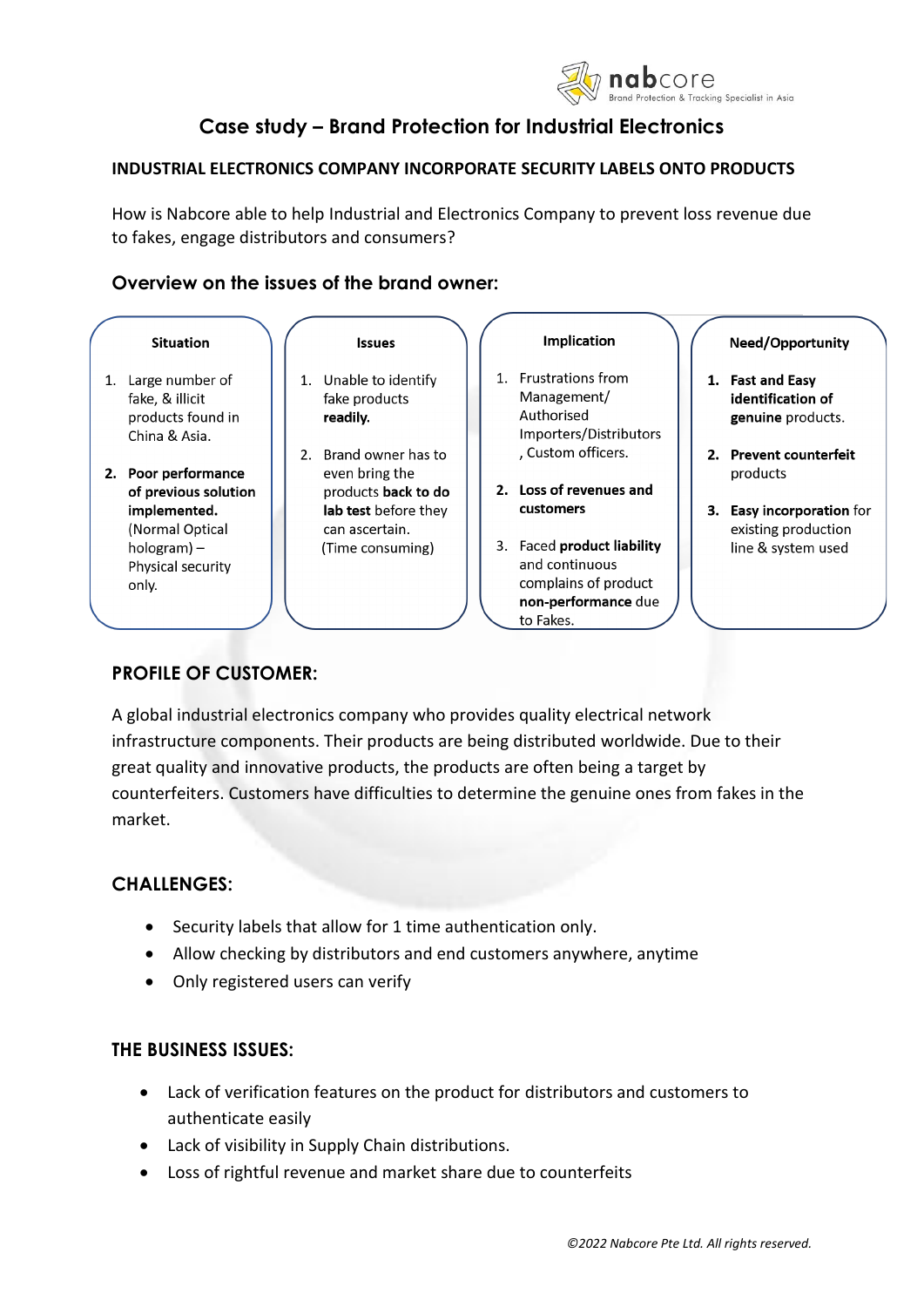

## **SOLUTIONS:**

Nabcore has worked to design and implement suitable brand protection solution onto individual products which provides both high security and attractiveness.

We design and supply the solutions by combining distinct **physical and digital overt security and hidden verification technologies** known only to the brand owner. This creates a unique interlocking solution.

### **Product Authentication**

- $0<sub>1</sub>$ 08 **Optical Variable** Hidden code under the scratch Device (Hologram) panel. Can be PIN code or QR code. 02 **Tamper Proof VOID** 1 time verification scan ONLY. Adhesive label 03 07 Laser White Etching Colour Shifting scratch-off panel. From Green to Maroon. Visual check 04 06 05 Hidden Image. Exposed Code: Can Encrypted QR or Anti-Readable only be Alpha-numeric random Copy Security code for authentication special device number, with 1 colour italic print.
- Combining **Physical and Digital** verification technologies.

We design, produce and supply the security label for application onto electrical component and product packaging. The security label can easily authenticate on smart phones. In locations where internet connection is weak or not available, distributors and retailers can verify with physical security features. Brand owner and enforcement have hidden verifiable features known to them only.

The interlocking unique features are created by:

- **1. High Security Printing**
- **2. Security Materials**
- **3. Digital Security Technology**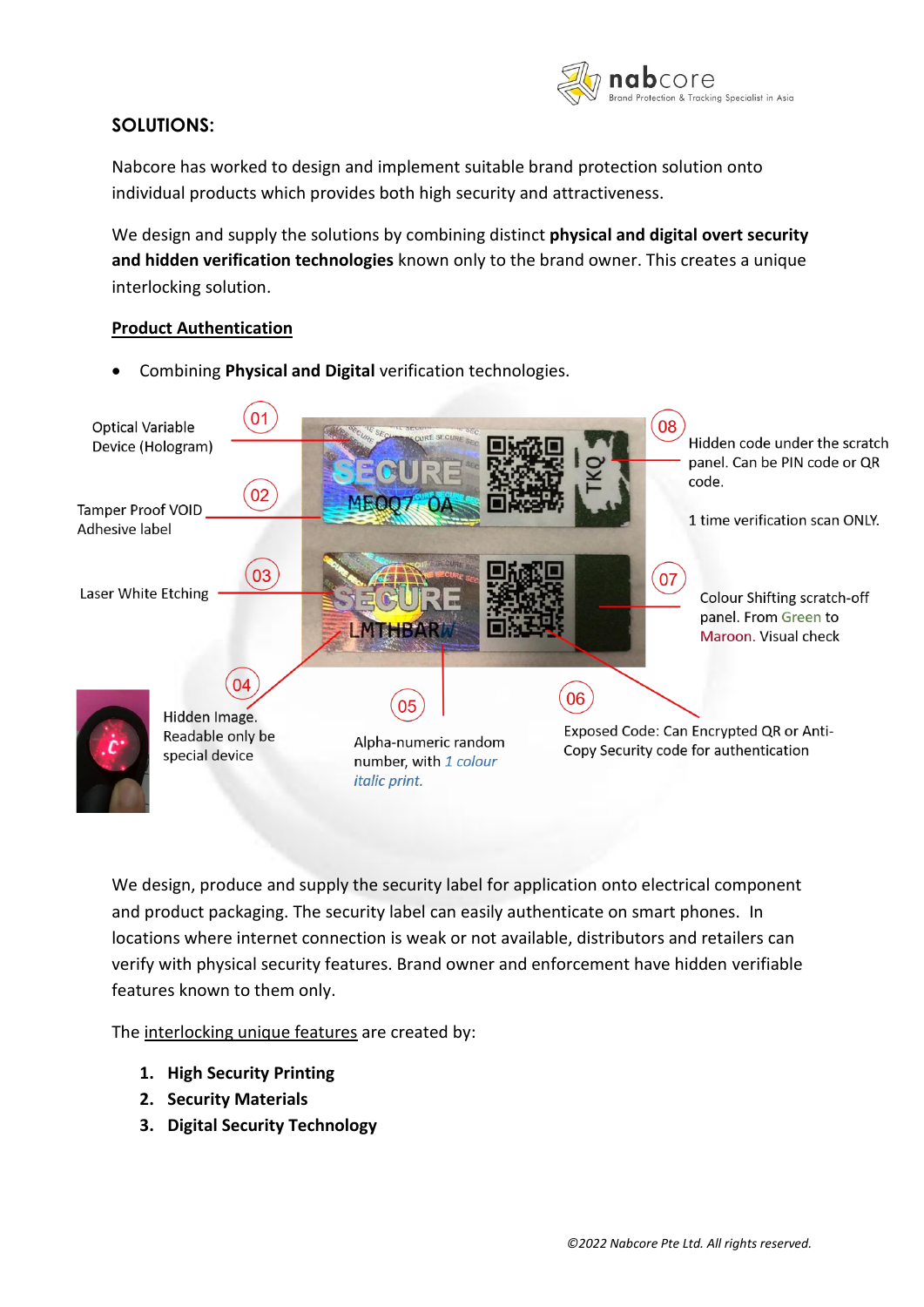



### **High Security Printing**

- 1. Holographic features
- 2. Laser White Etch
- 3. Hidden Laser Image
- 4. Precise alphanumeric random number print and matching **(New)**

### **Security Materials**

- 1. Tamper VOID Adhesive
- 2. Optical Variable Ink Scratch off panel

### **Digital Security Technology**

- 1. Unique encrypted QR codes or Anti-copy codes **(New)**
- 2. Matching PIN code for 1 time authentication **(New)**

## **1. High security printing features:**



### **Hologram**

Hologram has been an anti-counterfeiting features used for almost all countries currency.

Relative difficult to produce compared to printing.

It has the effect of high anti-counterfeit, ease of identification and special texture that play the role of finishing touch for security application



## **Laser White Etch**

Unique technology with deep contrast from shiny hologram. The security effect is created to allow for quick visual recognition of the white colour feature.



### **Hidden Laser Image**

Special information (eg Logo, Letter) can be embedded into the security hologram. A special device is needed to read the hidden image.

Usually only appointed staff or enforcer can have the device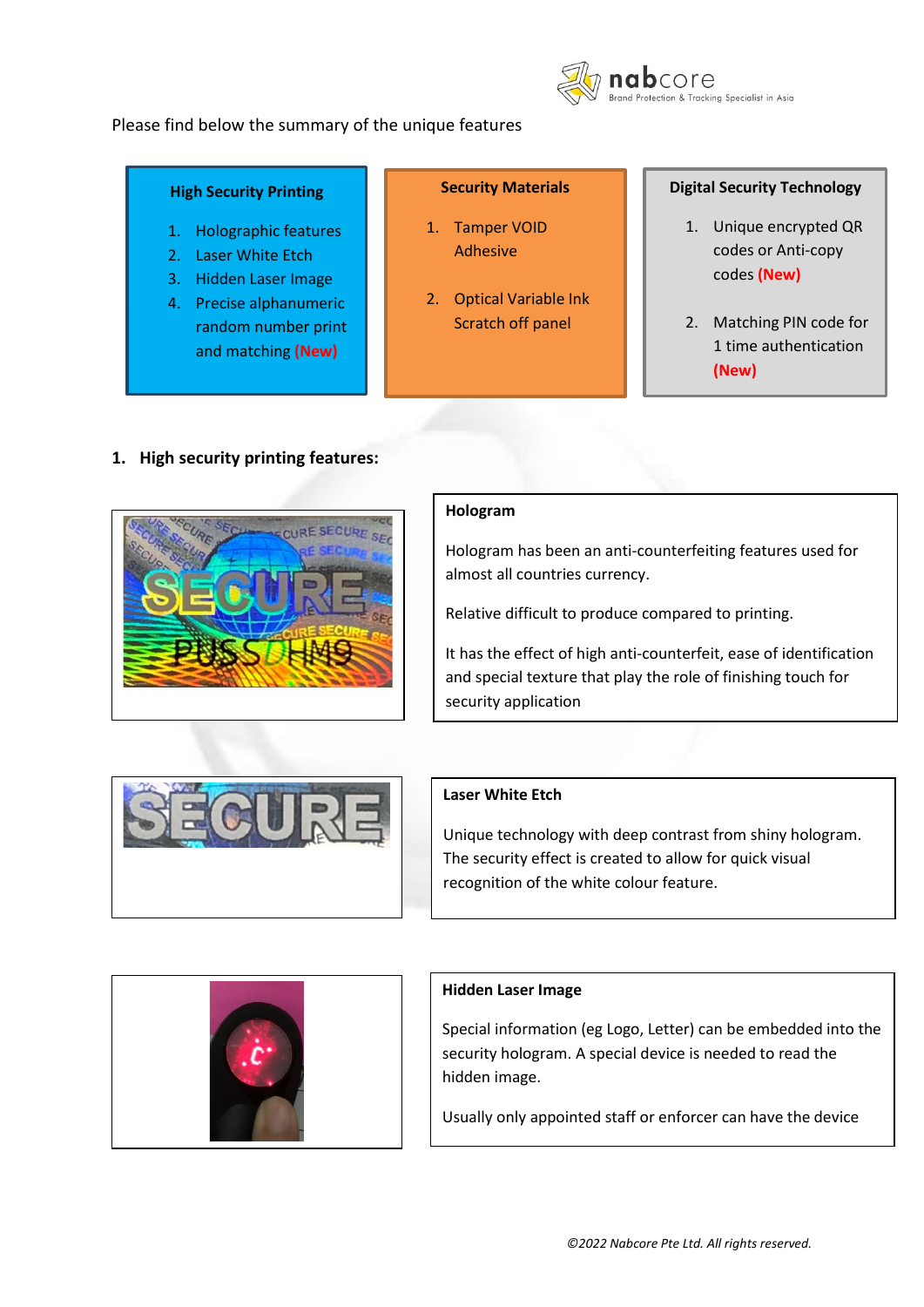



## **2. Security Materials**



### **Tamper Proof VOID Adhesive**

Tamper evident VOID pattern appears when user tried to peel and reuse the security label.



## **Optical Variable Ink (OVI) - Colour shifting scratch off panel**

It is an anti- counterfeiting measure used on many major banknotes as well as official document such as driving licenses.

The ink displays two distinct colours (**Green** to **Maroon**) depending on the viewing angle.

OVI is particularly useful as an anti-counterfeit measure as it is not widely available and it is used on security printing.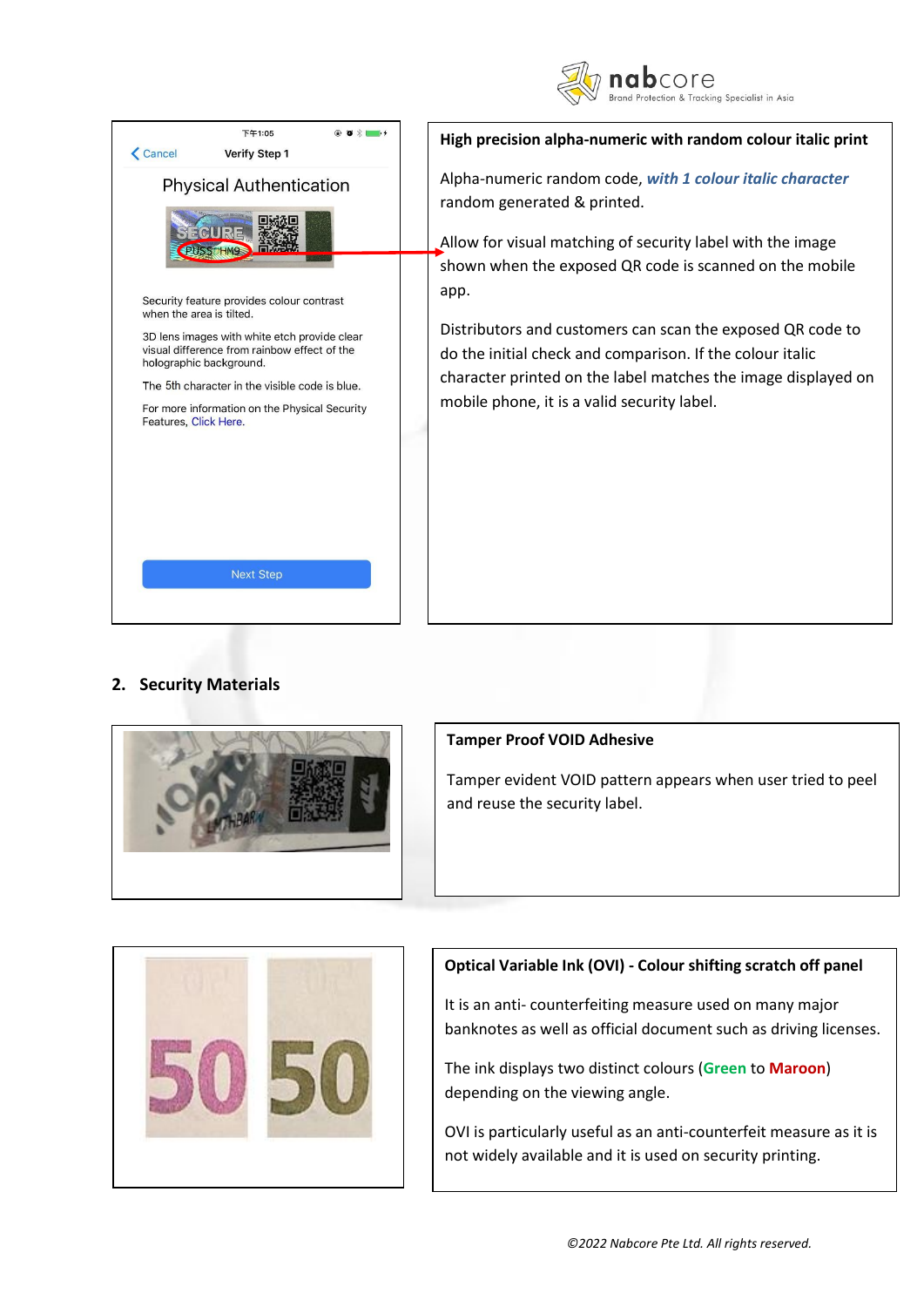

## **3. Digital Security Technology**







#### **Exposed Code – Unique, encrypted QR code**

Each QR or AR Code is given a unique identification number (UAID), securely issued and stored in secured cloud environment.

**Only a specific mobile app** can read the encrypted QR code. Counterfeit codes can be identified and blacklist.



## **Hidden Code – 1 time authentication PIN code**

The Hidden code (Eg PIN number) is hidden under the colour shifting scratch off panel. It is for **1 time authentication** by end customers after purchased.

The hidden code is linked with the exposed code highlighted above

Once the hidden code is being entered and verified successfully, BOTH the hidden and exposed code cannot be used again. This will help to prevent reused of genuine packaging by counterfeiters.

Authentication results, time and location will capture and display at the backend. Brand owner is able to access.